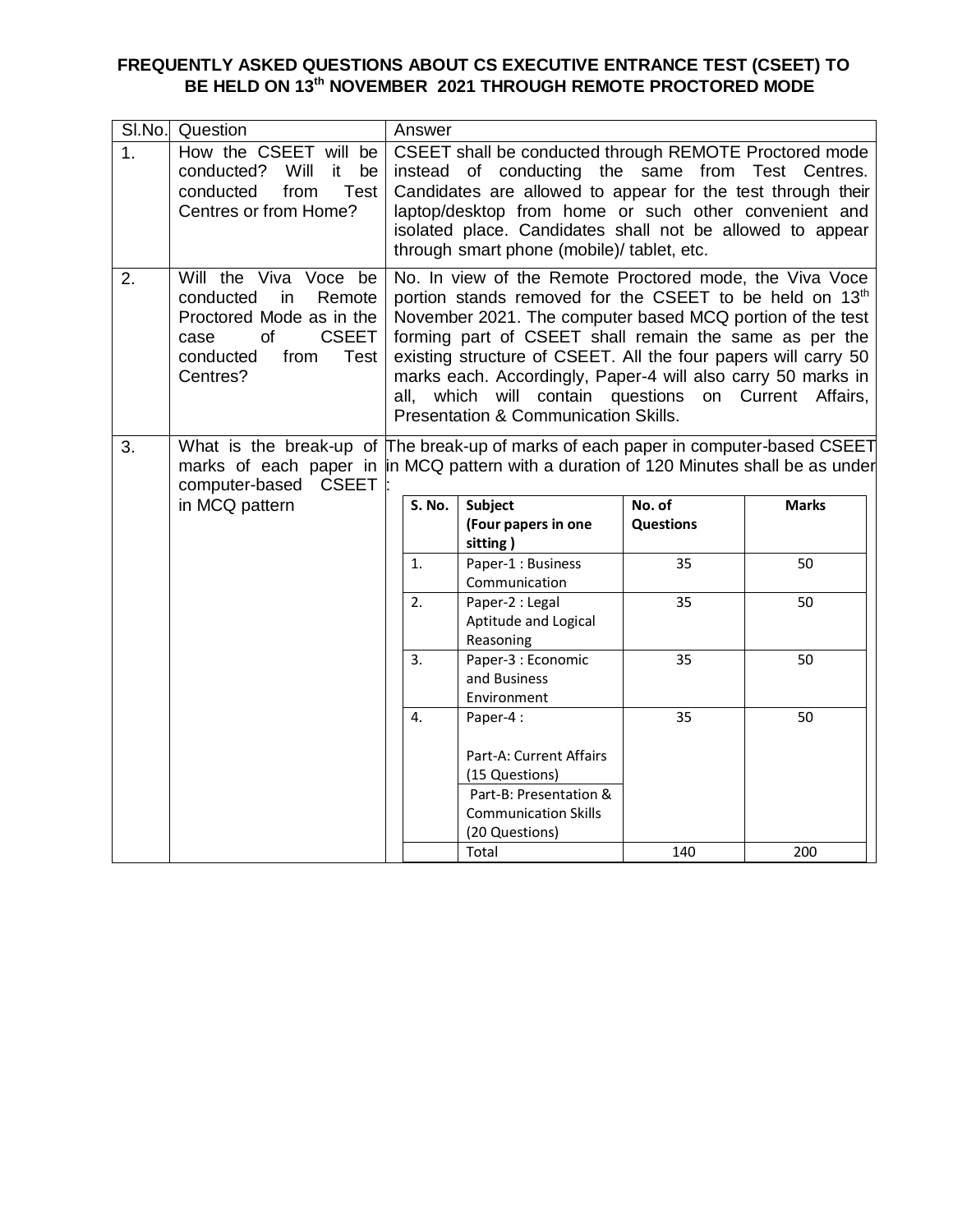| 3.               | If I am able to pass<br>CSEET but NOT passed<br>$10 + 2$<br>the<br>(Senior<br>Secondary Examination),<br>shall I be eligible to seek<br>registration in Executive<br>Programme Stage? | No. Passing of Company Secretary Executive Entrance Test<br>(CSEET) is one of the mandatory conditions for all candidates<br>seeking registration to Executive Programme of Company<br>Secretary Course. Candidates seeking registration to<br>Executive Programme should fulfil the following eligibility<br>conditions on the date of seeking registration :<br>(i) Should have passed the CSEET within one year as on date<br>(Validity of CSEET result will be clearly indicated on the<br>Result- cum-marks Statement); AND<br>(ii) Should also have passed 10+2 (Senior Secondary<br>Examination) conducted by an examining body constituted by<br>law in India or an examination recognised by the Central<br>Government or State Government or equivalent thereto for the<br>purposes of admission to Bachelor's degree course. The<br>registration applications of candidates not fulfilling any one of<br>the conditions at the time of seeking registration to Executive<br>Programme of Company Secretary Course shall be summarily<br>rejected without notice. |
|------------------|---------------------------------------------------------------------------------------------------------------------------------------------------------------------------------------|-----------------------------------------------------------------------------------------------------------------------------------------------------------------------------------------------------------------------------------------------------------------------------------------------------------------------------------------------------------------------------------------------------------------------------------------------------------------------------------------------------------------------------------------------------------------------------------------------------------------------------------------------------------------------------------------------------------------------------------------------------------------------------------------------------------------------------------------------------------------------------------------------------------------------------------------------------------------------------------------------------------------------------------------------------------------------------|
|                  |                                                                                                                                                                                       | All candidates appearing in the Company Secretary Executive<br>Entrance Test (CSEET) are advised to take note of the above<br>and the Institute may not be held responsible for any<br>complications at a later stage.                                                                                                                                                                                                                                                                                                                                                                                                                                                                                                                                                                                                                                                                                                                                                                                                                                                      |
| $\overline{4}$ . | If I pass CSEET, what will<br>be validity of CSEET<br>Result?                                                                                                                         | The CSEET Result will be valid for a period of one year from<br>the date of declaration of result. After expiry of the validity of<br>CSEET Result, candidates will have to reappear and pass the<br>CSEET if they are desirous for seeking registration to<br>Executive Programme.                                                                                                                                                                                                                                                                                                                                                                                                                                                                                                                                                                                                                                                                                                                                                                                         |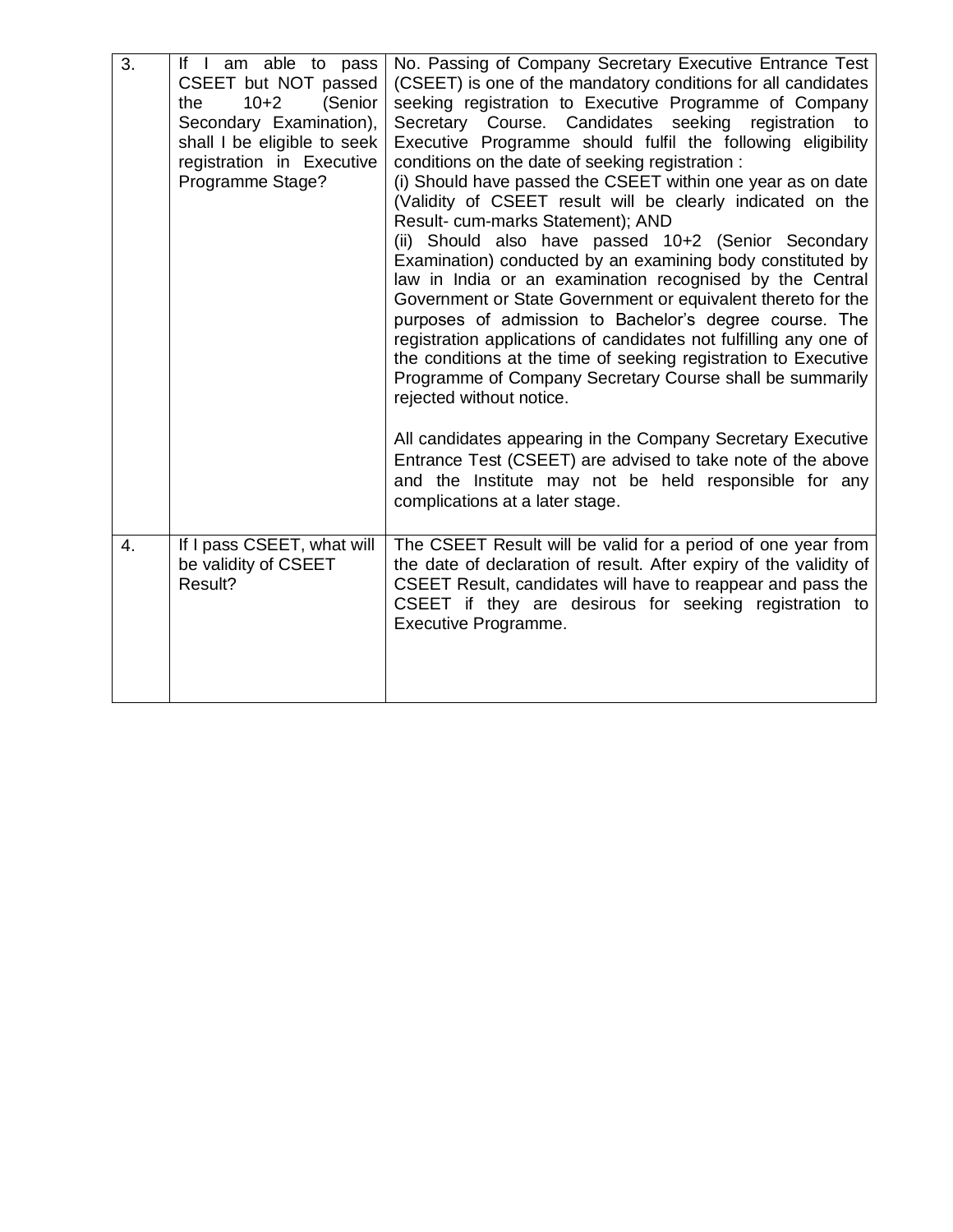| 5.  | What original documents I<br>required<br>to<br>keep<br>am<br>handy for appearing in<br>CSEET through Remote<br>Proctored Mode? | Candidates should keep with them (i) Admit Card; and (ii)<br>One of the ORIGINAL Photo Identity Card issued by Govt.<br>Departments viz. Passport, Driving Licence, PAN Card,<br>UID Aadhaar Card, Voter Card handy for verification by<br>the Remote Proctors for securing appearance in the Test<br>failing which they shall not be allowed to take the Test.<br>Candidates will not be allowed to keep any other<br>document with them other than Admit Card and original<br><b>Identity Card.</b>                                                                 |
|-----|--------------------------------------------------------------------------------------------------------------------------------|-----------------------------------------------------------------------------------------------------------------------------------------------------------------------------------------------------------------------------------------------------------------------------------------------------------------------------------------------------------------------------------------------------------------------------------------------------------------------------------------------------------------------------------------------------------------------|
| 6.  | When should I login for<br>the test?                                                                                           | Candidates are required to login to the Test portal 30<br>(thirty) minutes before the time specified for the<br>commencement of Test. No candidate shall be allowed to<br>appear in the Test after completion of 15 minutes of the<br>commencement of Test and no candidate shall be<br>permitted to finish the Test until the expiry of 90 minutes<br>of the commencement of the test.                                                                                                                                                                               |
| 7.  | Can I finish the Test before<br>completion of the<br>scheduled time of 2 hours?                                                | No candidate shall be permitted to finish the Test until the<br>expiry of 90 minutes of the commencement of the test.                                                                                                                                                                                                                                                                                                                                                                                                                                                 |
| 8.  | What is the passing<br>criteria?                                                                                               | Candidates are required to secure a minimum of 40%<br>marks in each part, i.e., Paper-1, Paper-2, Paper-3 and<br>Paper-4 separately as the case may be, and 50% marks<br>in aggregate of all papers put together for passing the<br>Test.                                                                                                                                                                                                                                                                                                                             |
| 9.  | Will there be any negative<br>marking?                                                                                         | There will be no negative marking for wrong answers.                                                                                                                                                                                                                                                                                                                                                                                                                                                                                                                  |
| 10. | When will be the admit<br>cards issued for the<br>CSEET to be held in the<br>month of November 2021                            | The admit cards have already been issued and can be<br>downloaded from the website of the Institute.                                                                                                                                                                                                                                                                                                                                                                                                                                                                  |
| 11. | How can students<br>download the admit cards<br>for the CSEET scheduled<br>to be held on 13 <sup>th</sup><br>November 2021     | To download the admit card, candidates need to enter their<br>Unique ID and date of birth. The link to download admit<br>cards is available at the website of the Institute and a<br>communication has also been sent to the students<br>registered for CSEET.                                                                                                                                                                                                                                                                                                        |
| 10. | Which are the items that<br>are prohibited during the<br><b>CSEET</b><br>?                                                     | No candidate shall be allowed to keep with him/her any<br>Book, Study Material, Handwritten or Printed Notes,<br>Mobile Phone, Headphone, Earphone, Pager, Digital<br>Diary, Calculator, Blue Tooth device, Laptop, Palmtop,<br>Smart Watch, Health Band or any other electronic device<br>or gadget. Candidates are also not allowed to use Pen/<br>Pencil and Paper for the Test. No person, other than the<br>bonafide candidate, shall be present for the test.<br>Candidate should not converse to any one during the<br>test or read questions / answers aloud. |
| 11. | Can a candidate use sheet<br>/ blank paper for rough<br>work during the Test?                                                  | No paper, note book, etc is allowed during the Test.                                                                                                                                                                                                                                                                                                                                                                                                                                                                                                                  |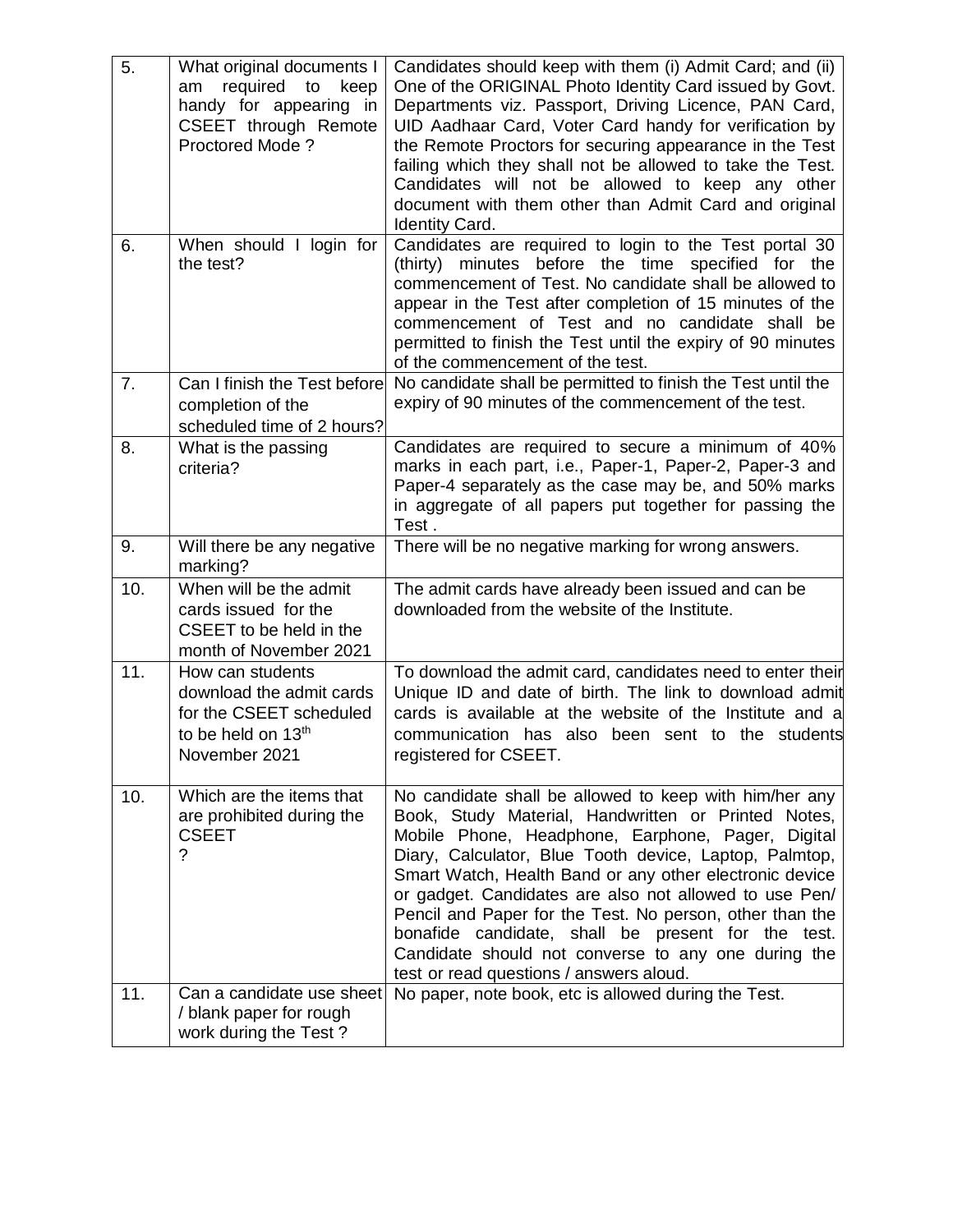| 12. | Kindly<br>inform<br>the $\vert$ | Candidate has to ensure that following technical                            |
|-----|---------------------------------|-----------------------------------------------------------------------------|
|     | technical requirements to       | requirements are available at his Desktop /Laptop                           |
|     | be arranged at my end for       | (mobile/ tablet is not allowed) for appearing in CSEET:                     |
|     | appearing<br>in<br>the          |                                                                             |
|     | examination?                    | 1. Operating System - Windows 10 (Pro, Enterprise,                          |
|     |                                 | and Education editions) OR Windows 8/8.1 (32-bit and                        |
|     |                                 | 64-bit) (all editions) OR Windows 7 (32-bit and 64-bit)                     |
|     |                                 | (all editions) Note - Up-to-date Service pack, device                       |
|     |                                 | drivers, security patches in test taking system                             |
|     |                                 | 2. Processor: 2 core (4 vCPU) or above with 2.2 GHz                         |
|     |                                 | or more clock speed.                                                        |
|     |                                 | 3. RAM: 2 GB or above                                                       |
|     |                                 | 4. Screen Resolution: 1024 x 768 and Above                                  |
|     |                                 | 5. Browser - Chrome - Download latest from                                  |
|     |                                 | https://www.google.com/intl/en_in/chrome/                                   |
|     |                                 | 6. Web camera: Resolution 640 x 480, 15 frames per                          |
|     |                                 | second (fps)                                                                |
|     |                                 | 7. Microphone: (Standard 3.5 mm jack/internal)                              |
|     |                                 | 8. Graphics: Minimum of 64 MB of graphics memory                            |
|     |                                 | (Internal/External)                                                         |
|     |                                 | 9. Multimedia support : sound card                                          |
|     |                                 | 10. Internet Connection minimum per user :                                  |
|     |                                 | • Upload 1 Mbps                                                             |
|     |                                 | • Download 1 Mbps.                                                          |
|     |                                 | 11. Recommended internet speed per user                                     |
|     |                                 | • Upload 2 Mbps                                                             |
|     |                                 | • Download 2 Mbps.                                                          |
|     |                                 | 12. Net Framework $- v4.5.2 -$ download from                                |
|     |                                 | https://dotnet.microsoft.com/download/dotnet-                               |
|     |                                 | framework/net452                                                            |
|     |                                 | 13. Antivirus – 'any make' to be disabled – can be re-                      |
|     |                                 | installed post examination                                                  |
|     |                                 | 14. Enable web cam and mic under Chrome settings                            |
|     |                                 | <b>Extensions</b>                                                           |
|     |                                 | 15. Disable ad blocker/pop up blocker under Chrome                          |
|     |                                 | <b>Extensions</b>                                                           |
|     |                                 | 16. Download Any Desk - https://anydesk.com/en - this                       |
|     |                                 | will be helpful for the helpdesk                                            |
|     |                                 | team to take remote access for any support needed to<br>download the above. |
|     |                                 | 17. Candidate to have administrative privileges on the                      |
|     |                                 | laptop/desktop to enable                                                    |
|     |                                 | installation/uninstallations.                                               |
|     |                                 | 18. Uninterrupted power supply to run the system                            |
|     |                                 | continuously during the test.                                               |
|     |                                 |                                                                             |
|     |                                 |                                                                             |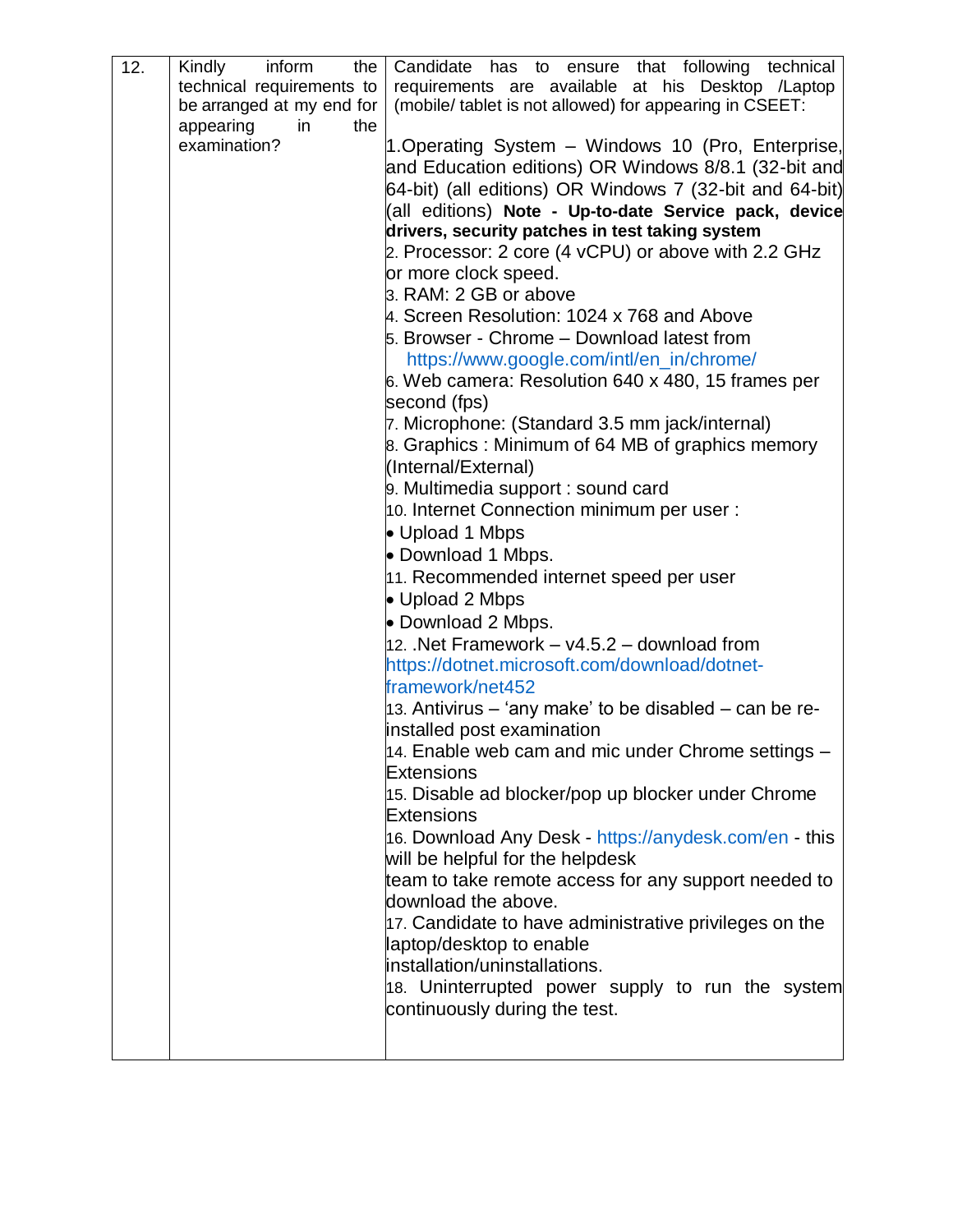| 13. | Shall I be allowed additional<br>time if there are disruptions<br>due to power failure or<br>network related issues during<br>the course of the<br>test? | Candidates shall be allowed a maximum additional<br>time of 15 Minutes to compensate the time loss if<br>there are disruptions due to power failure or network<br>related issues with the permission of live proctors. It is<br>recommended that the Candidates shall fully charge<br>their laptop or UPS attached to their desktops<br>beforehand |
|-----|----------------------------------------------------------------------------------------------------------------------------------------------------------|----------------------------------------------------------------------------------------------------------------------------------------------------------------------------------------------------------------------------------------------------------------------------------------------------------------------------------------------------|
| 14. | What will be the process to<br>be followed before appearing<br>in the CSEET?                                                                             | The candidates appearing in CSEET shall be remotely<br>proctored, from the control room of the Institute, as<br>per details given below:                                                                                                                                                                                                           |
|     |                                                                                                                                                          | 1. Download and installation of SEBLite (Safe Exam<br>Browser using the link sent to the candidates through<br>email preferably before the Mock. (SEBLite shall not<br>be uninstalled till completion of CSEET)                                                                                                                                    |
|     |                                                                                                                                                          | 2. Login using the credentials by the candidates as<br>sent to them by email and SMS before the Test.                                                                                                                                                                                                                                              |
|     |                                                                                                                                                          | 3. At the beginning of each session, the candidate<br>undergoes an identity verification at 2 levels,                                                                                                                                                                                                                                              |
|     |                                                                                                                                                          | Level 1: Capture of facial photo. During the Test, the<br>AI tool constantly monitors the picture of the candidate<br>taking the Test with the facial photo captured initially<br>for any mismatch. In case of any mismatch, the<br>system will capture the anomaly and notification to<br>candidate / live proctor is also instantly displayed.   |
|     |                                                                                                                                                          | Level 2: Candidate will need to display Admit Card<br>and Valid ID Proof (PAN / Aadhar / Any other valid<br>Govt. Approved ID) in orginal. Proctor will instruct the<br>candidate to display the Admit Card / ID after the<br>logging in to the Test.                                                                                              |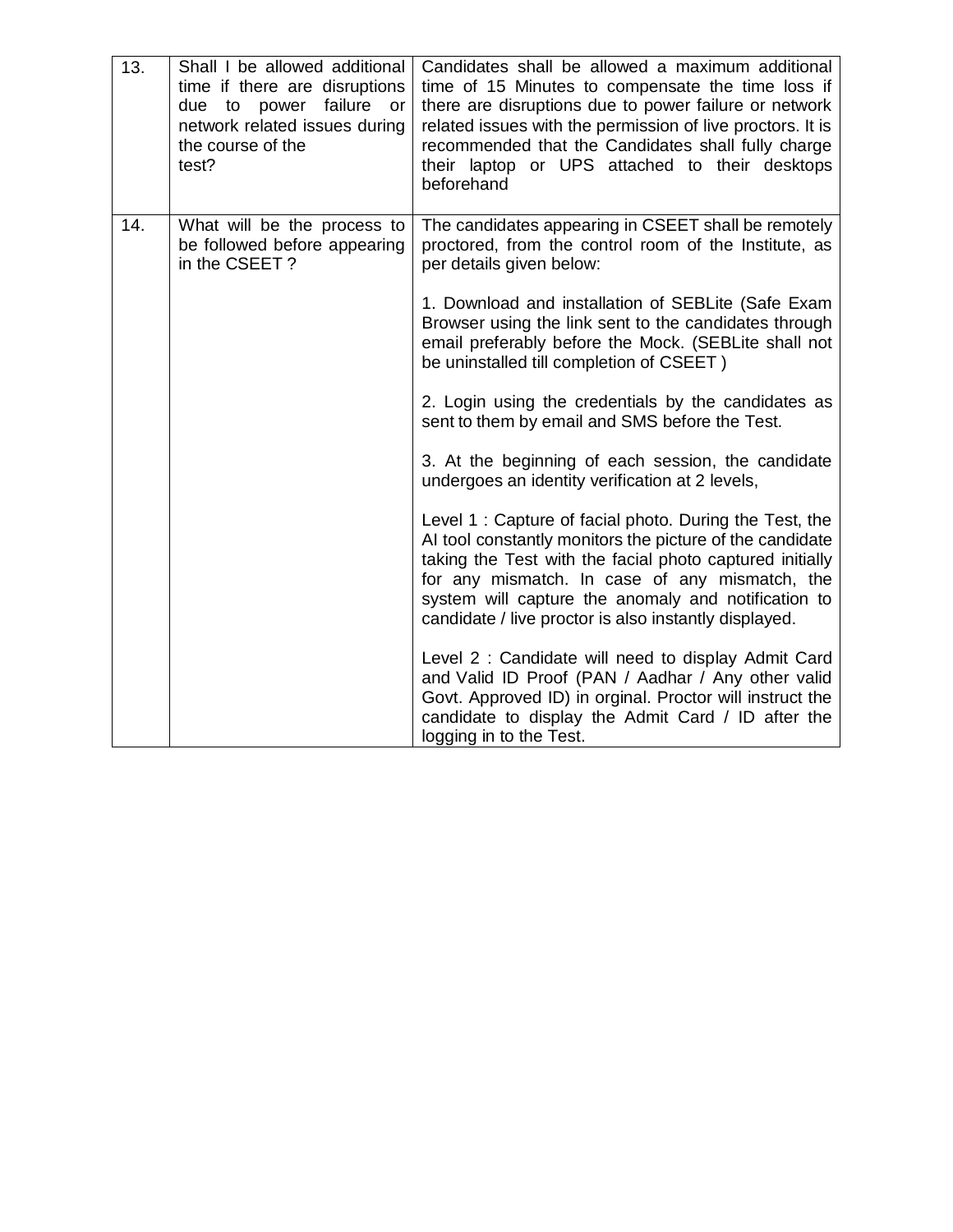| 15. | I am a person wearing<br>spectacle, but in Admit<br>Card photo is without<br>spectacles. Will there be<br>a problem in<br>taking the Test?                     | The facial mismatch is done by capturing the photo live at<br>the commencement of the test and system will capture<br>both the images for record.                                                                                                                                                                                                                                                                                                                                                                                                                                                                                                                                                                                                                                                                                                                                                                                                                                                                                                                                                                                                                                                                                                                                                              |
|-----|----------------------------------------------------------------------------------------------------------------------------------------------------------------|----------------------------------------------------------------------------------------------------------------------------------------------------------------------------------------------------------------------------------------------------------------------------------------------------------------------------------------------------------------------------------------------------------------------------------------------------------------------------------------------------------------------------------------------------------------------------------------------------------------------------------------------------------------------------------------------------------------------------------------------------------------------------------------------------------------------------------------------------------------------------------------------------------------------------------------------------------------------------------------------------------------------------------------------------------------------------------------------------------------------------------------------------------------------------------------------------------------------------------------------------------------------------------------------------------------|
| 16. | Which actions<br>of<br>the<br>candidates<br>shall<br>be<br>considered as violation of<br>rules against which Live<br>Proctors are empowered<br>to take action? | If candidate is violating any rules during the test or trying<br>to adopt any unfair means, the system will automatically<br>collect data based on the following parameters and will<br>immediately alert the online live proctor:<br>Focus changed to a different window: Candidate tabs<br>$\bullet$<br>out of the test taking window.<br>Browser not supported: Candidate is using an older<br>browser version<br>Webcam is disabled: Candidates web cam is disabled<br>$\bullet$<br>Face is not visible in the camera: Candidate is not<br>$\bullet$<br>focusing on the screen.<br>Several faces in front of the camera: There are other<br>people along with the test taker.<br>Face does not match the profile: Candidate taking the<br>٠<br>Test is not the same person whose photo was<br>captured in before starting the Test and as per the<br>Admit Card.<br>Microphone muted or its volume is low: Candidate<br>has muted the microphone Conversation or noise in<br>the background: System has captured background<br>noise.<br>Screen activities are not shared: Candidate has<br>٠<br>stopped screen share activity<br>Second display is used: Additional display like<br>٠<br>extended monitor has been connected.<br>Full-screen mode is disabled: Candidate has disabled<br>full screen mode |
| 17. | the Live Proctors<br>How<br>shall be controlling the<br>conduct of CSEET?                                                                                      | There shall be Live proctors. A session that is in progress,<br>shall be watched online :<br>Proctor can chat with a test taker in an active chat<br>$\bullet$<br>session.<br>Proctor can communicate with test taker via<br>$\bullet$<br>microphone (sound only) or the camera (video $+$<br>sound) modes<br>Session saves photos of the test taker's face and<br>$\bullet$<br>periodic (every minute) snapshots of the test taker's<br>webcam and screen<br>Each session is finished either by the test taker, or<br>automatically after the end of the allotted time, or by<br>the proctor. All audio, video, text messages and<br>recorded events are saved in the system and are<br>attached to the session protocol<br>At the end of the session, the proctor leaves a<br>$\bullet$<br>comment (Positive or Negative) depending on the<br>conduct of the test taker during the test taking. If there<br>were no violations during the session, then the proctor<br>makes a positive conclusion and confirms the<br>session.                                                                                                                                                                                                                                                                              |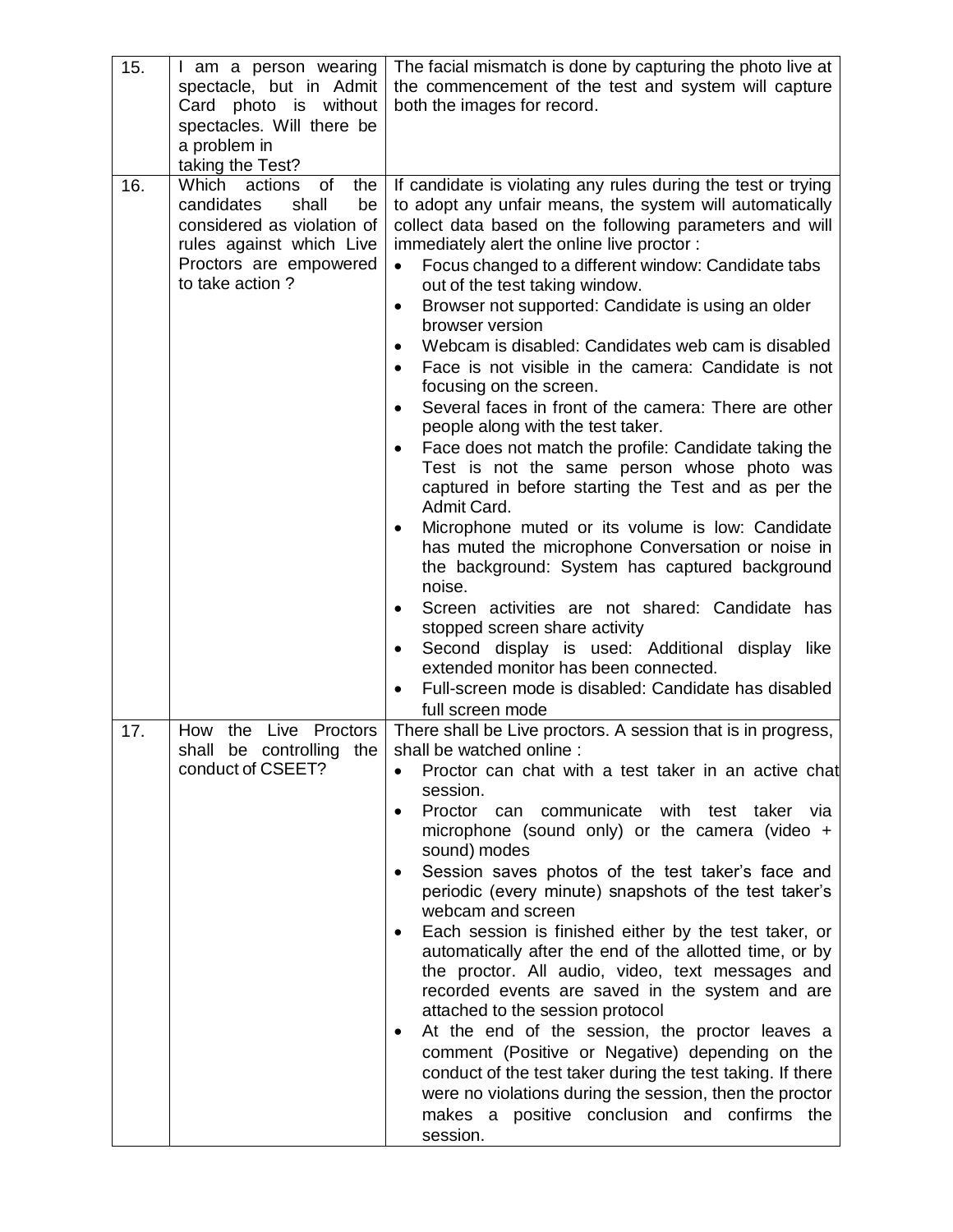| 18. | If any candidate wants to chat<br>to live proctor, how to proceed.                                                    | The candidate can wave his/her hand in front of Camera /<br>Webcamera.                                                                                                                                                                                                                                                                                                                         |
|-----|-----------------------------------------------------------------------------------------------------------------------|------------------------------------------------------------------------------------------------------------------------------------------------------------------------------------------------------------------------------------------------------------------------------------------------------------------------------------------------------------------------------------------------|
| 19. | technical issues before<br>commencement of the<br>Test?                                                               | Where I can contact in case of  In case of any technical issues during the Test process,<br>the candidates can reach out to Help Desk Number 9513850025,<br>9513765358 to resolve their issues. The helpline number will<br>be operational from 9 <sup>th</sup> November 2021.                                                                                                                 |
|     |                                                                                                                       | Please<br>technical<br>send<br>issues<br>your<br>to cseetonlineexam@gmail.com.                                                                                                                                                                                                                                                                                                                 |
| 20. | What will happen if there are<br>disruptions during the course<br>of the Test?                                        | The issues faced by candidates during the test, viz. No<br>network connection, network disconnection due to Wifi<br>disabled, no internet connectivity, Power cut, etc. In such a<br>scenario, the candidate will be allowed to login again and<br>continue from the last question attempted. Remote proctor<br>shall keep tab on such instances.                                              |
|     |                                                                                                                       | Candidates shall be allowed a maximum additional time of 15<br>Minutes to compensate the time loss if there are disruptions<br>due to power failure or network related issues with the<br>permission of live proctors.                                                                                                                                                                         |
| 21. | Will there be a Mock Test<br>before the CSEET?                                                                        | Candidates may attempt a mock test of around 1 hour. Mock<br>test for November 2021 Session is proposed to be held on 9 <sup>th</sup> ,<br>November 2021. The mock test will be conducted for<br>candidates to familiarize themselves with the remote<br>proctoring process. Detailed information about appearing in<br>the mock test shall be sent to candidates separately.                  |
| 22. | What is the process to be<br>followed<br>by the candidates<br>after<br>login<br>before<br>but<br>attempting the Test? | I. Please read through the instructions carefully. In case of any<br>doubt or question about functioning of the Test Window,<br>candidates may seek advice/guidance from the Remote<br>Proctor on duty. No query/ies over phone shall be entertained<br>after the commencement of Test.                                                                                                        |
|     |                                                                                                                       | II. Each question is followed by four alternative answer marked<br>as A, B, C and D. The candidate shall choose the most<br>appropriate answer to each question and mark the same<br>through click of mouse against the appropriate answer.<br>Chosen answer will be highlighted and will automatically be<br>saved. The questions may be answered in any order within<br>the stipulated time. |
|     |                                                                                                                       | III. Candidates can make changes in their answer already<br>chosen/marked by simply clicking the other answer option of<br>their choice at any time before conclusion of Test or before<br>clicking "END TEST" Button.                                                                                                                                                                         |
|     |                                                                                                                       | IV. Candidates shall not click "END TEST" button followed by<br>warnings with "PLEASE CONFIRM" button until they have<br>completed all the questions of all sections of the Test and<br>intend for submission of the Test. The Test shall NOT RE-<br>START once "CONFIRM" button is clicked.                                                                                                   |
|     |                                                                                                                       | V. Countdown clock will start on commencement of Test and<br>the same will be displayed on the top right hand corner of the<br>Test Window for the remaining time available to a candidate for<br>the Test.                                                                                                                                                                                    |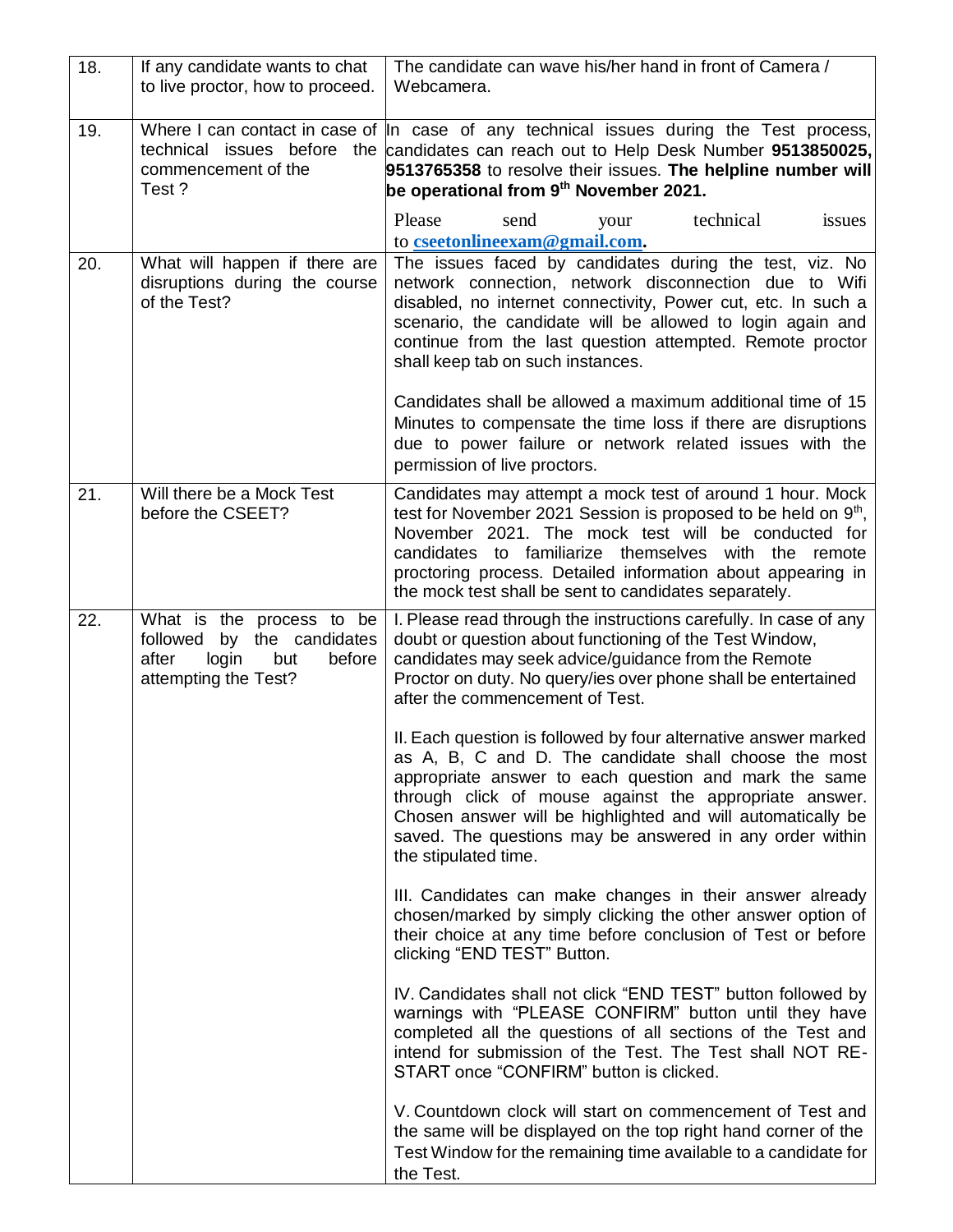|     |                                                                                         | VI. During the Test, the candidates can use the "Marked for<br>Review" option by clicking on "Marked for Review" button, if they<br>wish to review or revisit the question later.                                                                                                                                                                                                                                                                                                                                                                                                                                                                                                                                                                                                                                                                                                                                                                                                                                                                                                                                                                                                                                                                                                                                                                                                                    |
|-----|-----------------------------------------------------------------------------------------|------------------------------------------------------------------------------------------------------------------------------------------------------------------------------------------------------------------------------------------------------------------------------------------------------------------------------------------------------------------------------------------------------------------------------------------------------------------------------------------------------------------------------------------------------------------------------------------------------------------------------------------------------------------------------------------------------------------------------------------------------------------------------------------------------------------------------------------------------------------------------------------------------------------------------------------------------------------------------------------------------------------------------------------------------------------------------------------------------------------------------------------------------------------------------------------------------------------------------------------------------------------------------------------------------------------------------------------------------------------------------------------------------|
|     |                                                                                         | VII. In case of restarting / shut down of computer due to technical<br>reasons, immediately report the same to the Proctor on duty.<br>Answers already marked and time of the test will be saved and<br>the candidate will be able to resume the test from<br>the exact point that last appeared before him/her.                                                                                                                                                                                                                                                                                                                                                                                                                                                                                                                                                                                                                                                                                                                                                                                                                                                                                                                                                                                                                                                                                     |
| 23. | Shall I be allowed to attempt<br>the questions<br>in<br>any<br>sequence/ order?         | Yes. Students may attempt the questions in any sequence/ order.                                                                                                                                                                                                                                                                                                                                                                                                                                                                                                                                                                                                                                                                                                                                                                                                                                                                                                                                                                                                                                                                                                                                                                                                                                                                                                                                      |
| 24. | Kindly let me know the method<br>of taking the test in detail?                          | The navigational instructions shall be as under:<br>I. Click "Start Test" button below to start the test.<br>II. Select the correct answer for each question. Then click "Next"<br>button to move to the Next Question.<br>III. Click on "Previous" button to move to the Previous Question.<br>IV. You can Bookmark any number of Questions by clicking on<br>"Mark" (for review) button; you can remove the Bookmark by<br>clicking on it again.<br>V. You can change your response for any question before<br>submitting the test by marking the new response (Radio Button).<br>You can unattempt any question by using the "Clear" button to<br>mark the Question unanswered.<br>VI. Every time you select an option or a particular question,<br>following changes can be seen on Question Panel. Questions<br>that are Not Visited, are marked in "WHITE" color. Questions<br>that are Not Answered, are marked in "RED" color. • Questions<br>that are Answered, are marked in "GREEN" color.<br>Questions that are Not Answered & Marked for Review, are<br>marked in "ORANGE" color. Questions that are Answered &<br>Marked, are marked in "BLUE" color with a tag<br>VII. After completion of your test, click "End Test" button to<br>submit the test. End test button will be visible ONLY in the "Last<br>Question".<br>VIII. Your "Test Summary" will be displayed once you click on |
| 25. | What are the precautions to be<br>taken by the candidates while<br>attempting the Test? | "End Test".<br>The webcam must be installed strictly in front of the system on<br>1.<br>the top of the monitor, to show your face clearly. Any other<br>forms of camera installation are not permitted and will be<br>liable for necessary actions.<br>The Candidate's face must be fully framed, and no partial or<br>2.<br>complete exit from the camera's field of view is permitted.<br>3. The candidate's face should be in the centre of the webcam's<br>field and eye contact/focus on the screen<br>throughout the duration of the test.                                                                                                                                                                                                                                                                                                                                                                                                                                                                                                                                                                                                                                                                                                                                                                                                                                                     |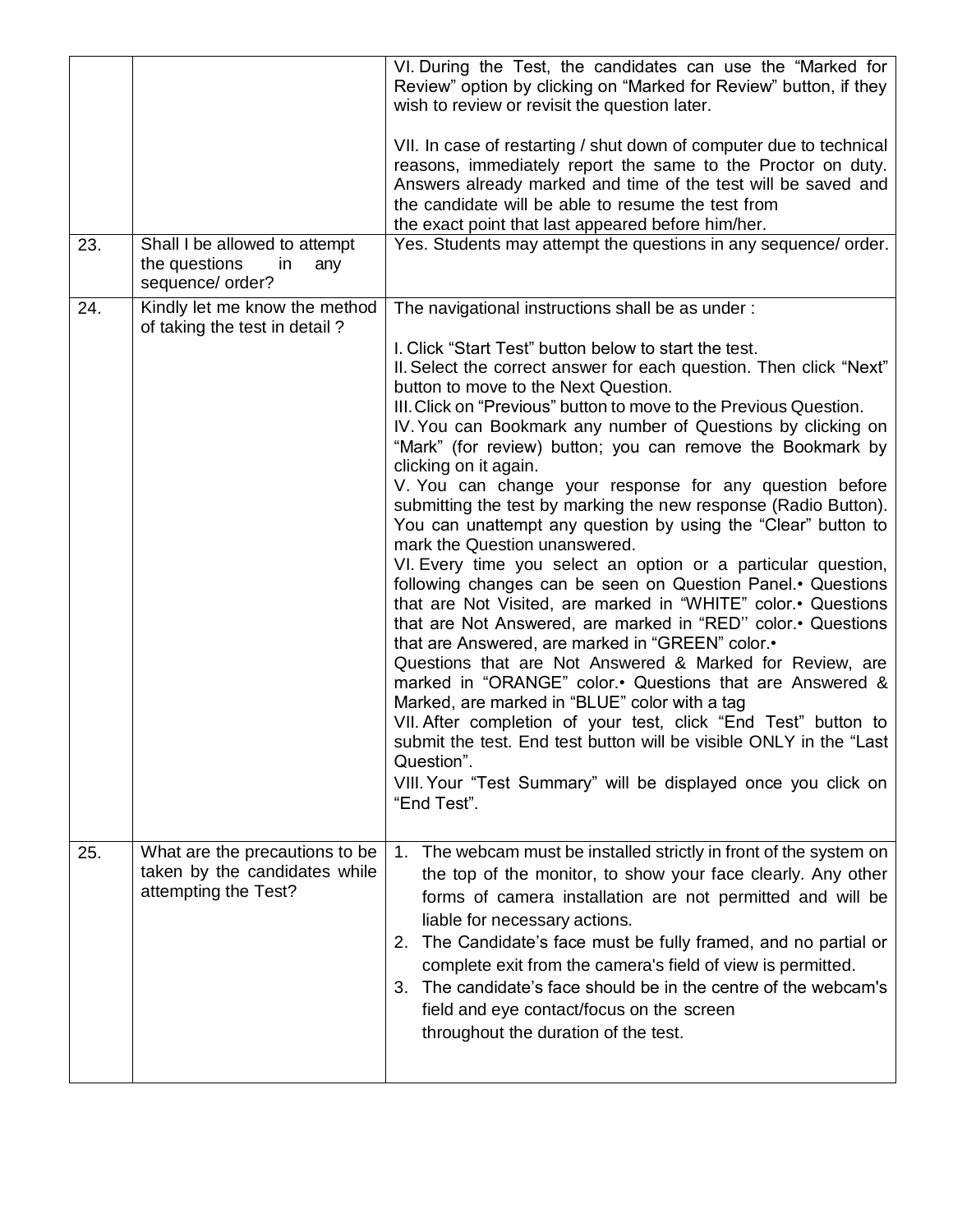|     |                               | 4. Candidate should ensure that his/her face is evenly lit, and      |
|-----|-------------------------------|----------------------------------------------------------------------|
|     |                               | there should not be light source behind candidate face.              |
|     |                               | 5. Hair, clothing, hands, or anything else should not cover the      |
|     |                               | face area at any point in time, throughout the test duration.        |
|     |                               | 6. Sunglasses not to be worn during the test. Only transparent       |
|     |                               | and non-reflecting lenses/glasses are allowed.                       |
|     |                               | 7. The Candidate should take the test in solitude and there          |
|     |                               | should not be anyone else in the room apart from the test            |
|     |                               | taker.                                                               |
|     |                               | 8. It is prohibited to leave the workplace during the examination,   |
|     |                               | and such an act may result in termination of the examination,        |
|     |                               | or other actions as deemed appropriate.                              |
|     |                               | 9. There should not be voices or noise in the background             |
|     |                               | throughout the duration of the test. Candidate shall not             |
|     |                               | converse to anyone during the test or read question(s) /             |
|     |                               | answer(s) aloud.                                                     |
|     |                               | 10. The exam must be taken in safe exam browser with a full          |
|     |                               | screen window. You cannot switch to other applications               |
|     |                               | (including another Browsers/Browser-Tab) or minimize the<br>browser. |
|     |                               | 11. All programs e.g. skype, zoom, etc. or applications like MS      |
|     |                               | Teams etc. that use the webcam, mic & screen share should            |
|     |                               | not be used during the test.                                         |
|     |                               | 12. The materials and contents of the examination should not be      |
|     |                               | recorded in any way.                                                 |
|     |                               | 13. Do not use unfair means during examination like mobile, other    |
|     |                               | app support, using google etc. It can result in disqualification.    |
|     |                               | Read and follow Instructions to the candidates.                      |
|     |                               | 14. After completing the exam, please follow the exit sequence to    |
|     |                               | come out from the safe exam browser. Press Alt+Esc key               |
|     |                               | together in sequence to come out from the safe exam browser          |
|     |                               | (SEB). Alt+Esc key shall only be pressed after final                 |
|     |                               | submission of your test.                                             |
|     |                               | 15. Antivirus should be disabled, uninstall or should allow the web  |
|     |                               | camera and mic to run through chrome browser.                        |
|     |                               | 16. SEBLite shall not be uninstalled from your computer /            |
|     |                               | laptop until your examination is over.                               |
| 26. | What<br>will<br>be Login      | There will be Generic Login ID and Password for all the students     |
|     | credentials<br>(Login<br>&    | and students can login for the Mock Test as per their batch time.    |
|     | Password) for Mock Test?      |                                                                      |
| 27. | Can I use mobile hot spot for | Yes, if requisite speed is available. (Min 512 Mb, preferred 1-2     |
|     | internet?                     | GB). Mobile shall be kept out of your reach during the test.         |
| 28. | Can I use mobile or Tablet    | No. Mobile Phones and Tablets are not allowed. The candidates        |
|     | for the Test?                 | should use Desktop/ Laptop with requisite specifications.            |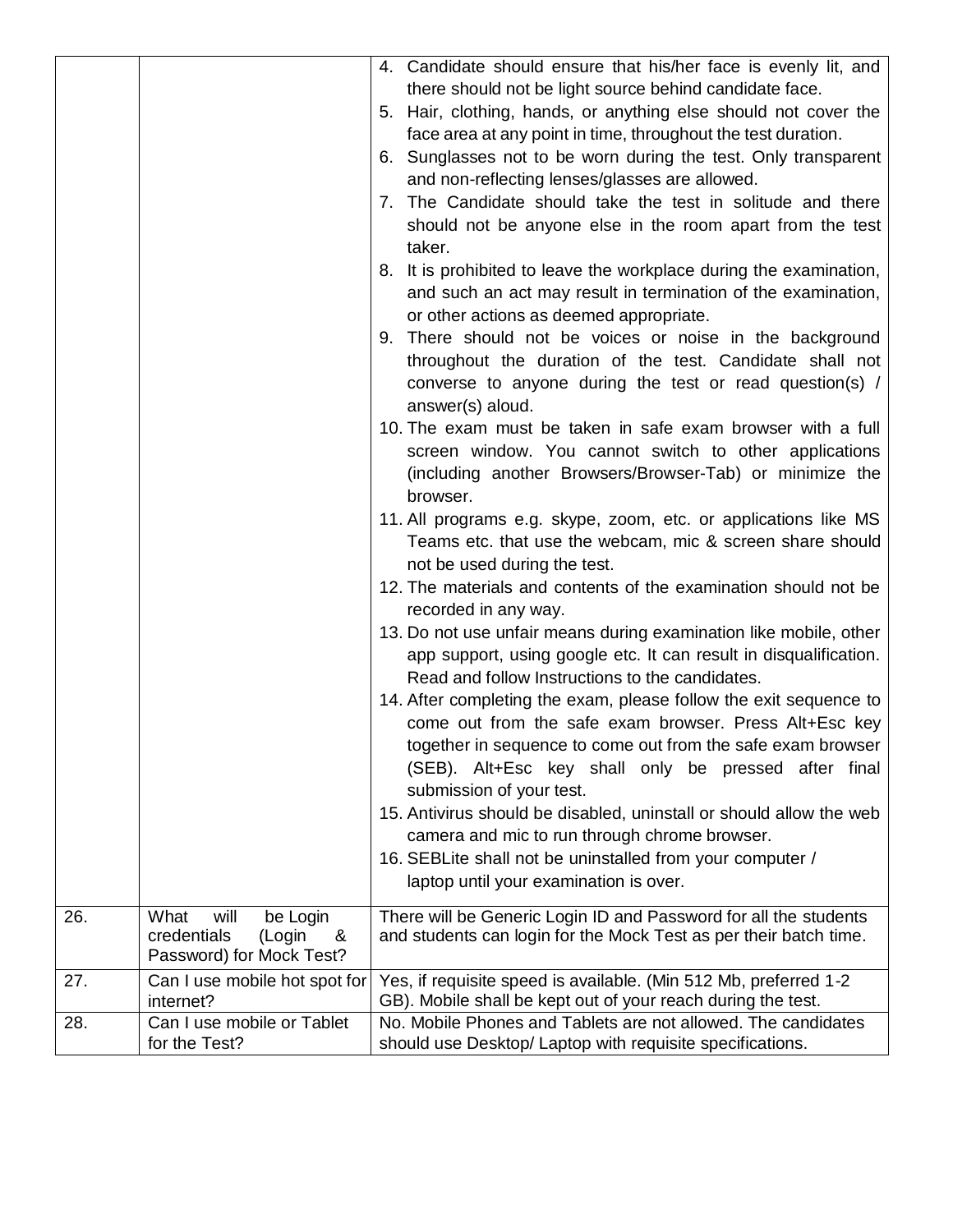| 29. | Which are the preferred<br>browsers to be used?                                                                                                          | Chrome<br>Download<br>from<br>latest<br>https://www.google.com/intl/en_in/chrome/                                                                                                                                                                                                                                                                                                                                                                                                                                     |
|-----|----------------------------------------------------------------------------------------------------------------------------------------------------------|-----------------------------------------------------------------------------------------------------------------------------------------------------------------------------------------------------------------------------------------------------------------------------------------------------------------------------------------------------------------------------------------------------------------------------------------------------------------------------------------------------------------------|
| 30. | How do we know that my<br>Desktop or Laptop meeting the<br>requirement<br>system<br>for<br>CSEET?                                                        | Mock test is intended to familiarize students to the test<br>environment an also validate the compatibility of the hardware. If<br>a student encounters any technical issue, can contact technical<br>support notified on the email sent to all the candidates and in<br>the admit card (All Working Days from 10:00<br>AM to 6:00 PM, excluding Sunday).                                                                                                                                                             |
| 31. | Can a candidate login before or<br>after Start time?                                                                                                     | Candidates are advised to login 30 minutes before start time to<br>go through Instructions Page. But s/he will be only allowed to<br>start the Test at the exact time of Batch Start Time. Candidates<br>will be not allowed to login after 15 minutes of the Start of the<br>Test                                                                                                                                                                                                                                    |
| 32. | do<br>candidate's<br>What<br>to<br>if<br>crashed<br>system<br>got<br>or<br>interrupted<br>between<br>in.<br>in<br>between the Test?                      | After starting the Test, in case a student gets Genuine<br>Disconnection from Server due to Power or Internet failure, in<br>such case he/ she is able to login again after 2-3 minutes, the<br>examination shall be resumed from the Instance of the Time of<br>Disconnection. All his/ her previously attempted answers will<br>remain save and he/ she can resume attempting further.<br>Note: - Exam will start from the time and Question where it is<br>ended and clock will continue till the prescribed time. |
| 33. | What<br>do<br>if<br>candidate's<br>to<br>crashed<br>system<br>got<br>or<br>interrupted in one device? Can<br>the candidate login from another<br>device? | Yes, after starting the Test, in case a student gets Genuine<br>Disconnection from Server due to Power or Internet failure, in<br>such case he/ she is able to login again after 2-3 minutes from<br>another device. The server will allow only one device for the<br>Test at a time.                                                                                                                                                                                                                                 |
| 34. | Invalid Login ID and Password<br>error reported while logging in?                                                                                        | Please cross check Login ID and Password, you are entering<br>correct details. Please check the case sensitivity in keyboard<br>and if still facing same issue please call technical support team<br>at the helpline numbers.                                                                                                                                                                                                                                                                                         |
| 35. | I am not allowed to start the<br>Test while logging in?                                                                                                  | Check for Internet Connectivity. Please check your Batch<br>Schedule for your respective subjects in Email or Admit card to<br>ensure you are Logging in to correct batch time. If problem still<br>persists, please call technical support team at the helpline<br>numbers.                                                                                                                                                                                                                                          |
| 36. | My Test Page shows error<br>message- "Question Paper is<br>downloading" or" Contact Test<br>Center Administrator". What to<br>do?                        | Check for Internet Connectivity. Logout and Login after 2-3<br>minutes with proper Internet Connectivity. If problem still<br>persists, please call technical support team at the helpline<br>numbers.                                                                                                                                                                                                                                                                                                                |
| 37. | How will we come to know<br>which are the questions left<br>unanswered?                                                                                  | There will be a panel left side on computer screen showing all<br>the question numbers in different colour which will indicate the<br>questions Answered, left unanswered or marked for review.                                                                                                                                                                                                                                                                                                                       |
| 38. | Can the candidates change<br>their Answers?                                                                                                              | Yes, during the exam any time candidates can change their<br>answers.                                                                                                                                                                                                                                                                                                                                                                                                                                                 |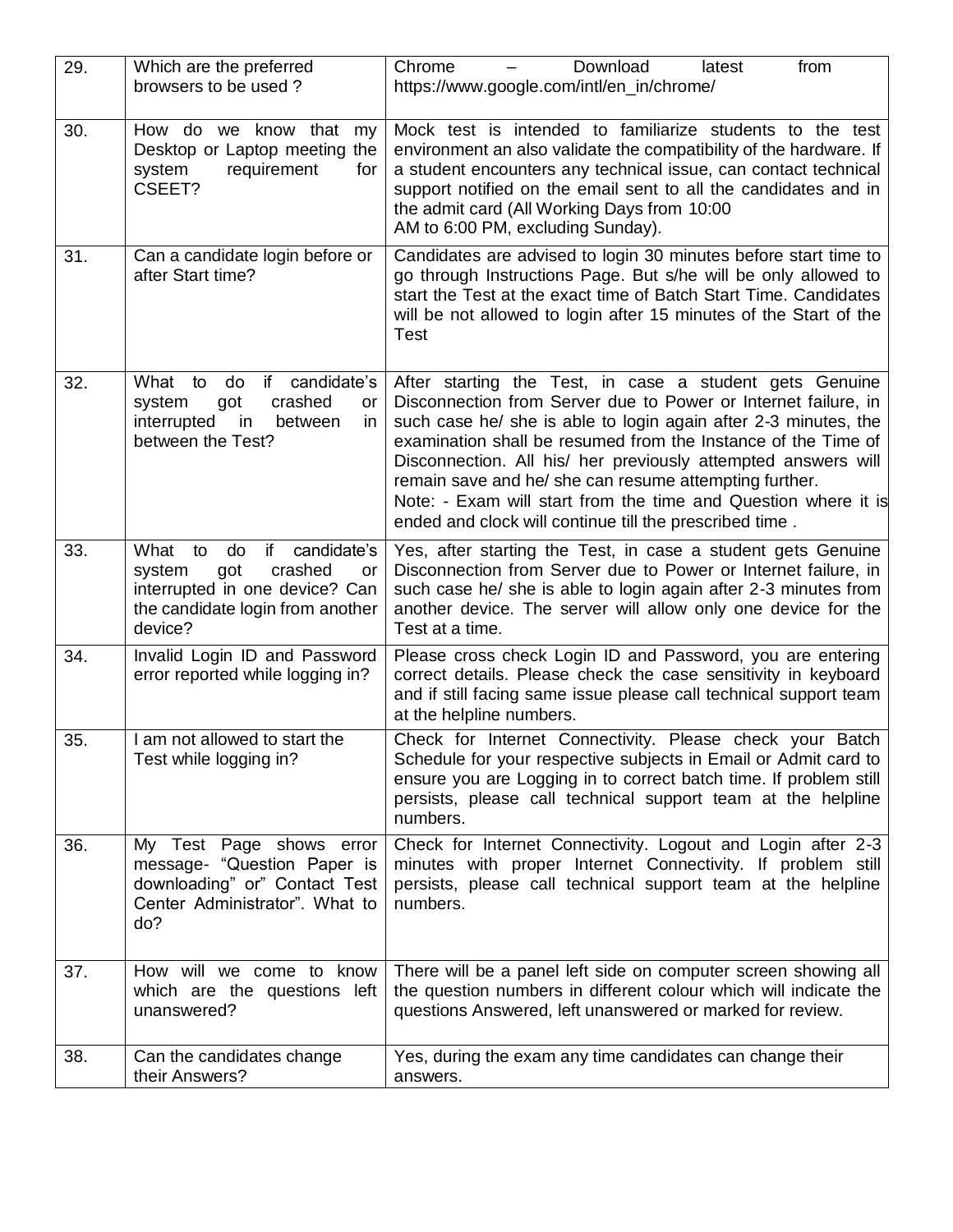| 39. | How to submit the test?                                                                                                     | "END Test" button to end the Test will appear in the last<br>question only. By clicking the end test button candidate can<br>submit the test. The End Test Button will appear only after 90<br>minutes of commencement of the Test.                                                                                                                                                                                                                             |
|-----|-----------------------------------------------------------------------------------------------------------------------------|-----------------------------------------------------------------------------------------------------------------------------------------------------------------------------------------------------------------------------------------------------------------------------------------------------------------------------------------------------------------------------------------------------------------------------------------------------------------|
| 40. | How to contact ICSI for support<br>and assistance related to the<br>Test?                                                   | A Candidate can register their queries with the ICSI or can also<br>contact helpline number on all working Days, from 10:00 AM to<br>6:00 PM excluding Sunday.                                                                                                                                                                                                                                                                                                  |
| 41. | precautionary<br>What are<br>the<br>measures to be taken for power<br>Failure/Laptop<br><b>Battery</b><br>discharge?        | As the test duration is 2 Hours and one should have sufficient<br>power backup/ charge in the Laptop/ Desktop/ etc. to run for 2<br>hours' duration. It is advisable to fully charge the UPS/ Battery<br>of Laptop/ Desktop etc. well in advance. One should also get<br>such device connected to Power while appearing the Exams, so<br>that there shall not be any failure/disruption of power during<br>test.                                                |
| 42. | During<br>the<br>exam,<br>can<br>a<br>candidate take assistance from<br>live proctor, in case of any need                   | If any candidate is facing any technical issue, only such queries<br>are to be asked from live proctor.                                                                                                                                                                                                                                                                                                                                                         |
|     | ?                                                                                                                           | If any candidate is having any issue regarding question paper,<br>such queries are not to be asked from live proctor. Candidates<br>are advised to send such queries/concerns, after the test is<br>over, to Joint Secretary, Directorate of Examinations, ICSI at<br>exam@icsi.edu for consideration.                                                                                                                                                          |
| 43. | How to contact help desk / live<br>proctor, if any candidate is<br>facing any issue/problem while<br>appearing in the test? | Till the candidate is not logged in, he/she can use phone/mobile<br>to contact helpdesk for resolving the technical queries and<br>assistance for login.<br>After login and test process has commenced, then candidates<br>cannot use phone/mobile. During the test process, candidates<br>should use only chat box or built-in mic of system to contact the<br>live proctor for any assistance. The candidate can also wave<br>his/her hand before web camera. |
|     |                                                                                                                             | USE OF MOBILE PHONE AND ELECTRONIC GADGETS<br>DURING THE TEST IS STRICTLY PROHIBITED.                                                                                                                                                                                                                                                                                                                                                                           |
| 44. | What should be attire of<br>candidates appearing in test<br>?                                                               | It should be decent and presentable. Candidates should wear<br>such clothes presuming as if they are physically sitting in Exam<br>center and appearing for the test. Candidates are advised to sit<br>properly and comfortably on table/chair in right posture to<br>appear in test. They should not lie-down on bed or do not sit in<br>awkward positions.                                                                                                    |
| 45. | What should be setting in the<br>room from where candidate is<br>appearing for the test?                                    | Setting of room should be maintained in exam like environment,<br>disciplined and without any disturbances. Surroundings of room<br>should be neat & clean. During the exam, live proctor may ask<br>the candidate to show the 360 degree view of the room.                                                                                                                                                                                                     |
| 46. | What is 360 degree view?                                                                                                    | All around rotating the Camera for taking picture / view of the<br>surrounding of the candidate where he /she is appearing for the<br>Test.                                                                                                                                                                                                                                                                                                                     |